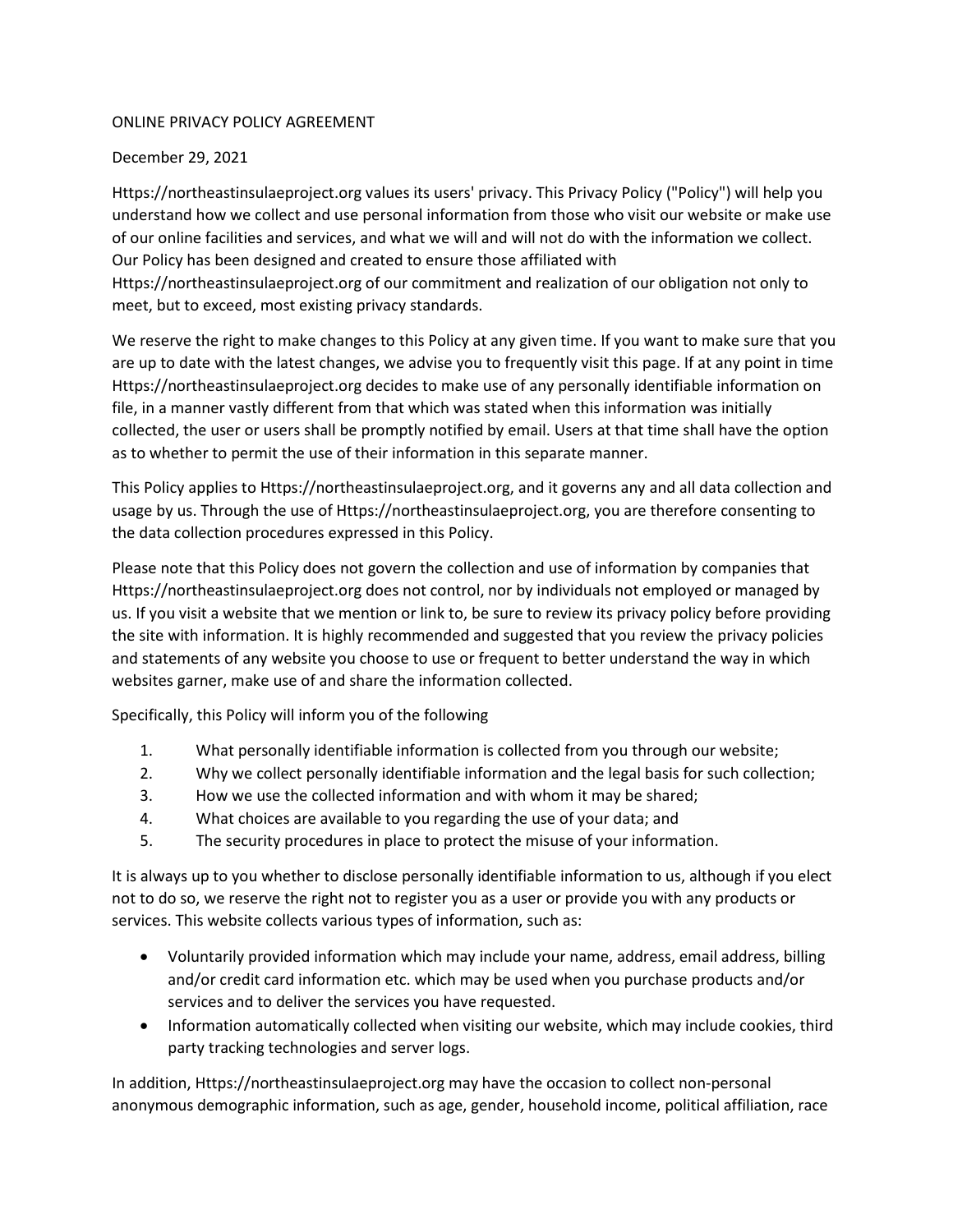and religion, as well as the type of browser you are using, IP address, or type of operating system, which will assist us in providing and maintaining superior quality service.

Https://northeastinsulaeproject.org may also deem it necessary, from time to time, to follow websites that our users may frequent to gleam what types of services and products may be the most popular to customers or the general public.

Please rest assured that this site will only collect personal information that you knowingly and willingly provide to us by way of surveys, completed membership forms, and emails. It is the intent of this site to use personal information only for the purpose for which it was requested, and any additional uses specifically provided for on this Policy.

## **Why We Collect Information and For How Long**

We are collecting your data for several reasons:

- To better understand your needs and provide you with the services you have requested;
- To fulfill our legitimate interest in improving our services and products;
- To send you promotional emails containing information we think you may like when we have your consent to do so;
- To contact you to fill out surveys or participate in other types of market research, when we have your consent to do so;
- To customize our website according to your online behavior and personal preferences.

The data we collect from you will be stored for no longer than necessary. The length of time we retain said information will be determined based upon the following criteria: the length of time your personal information remains relevant; the length of time it is reasonable to keep records to demonstrate that we have fulfilled our duties and obligations; any limitation periods within which claims might be made; any retention periods prescribed by law or recommended by regulators, professional bodies or associations; the type of contract we have with you, the existence of your consent, and our legitimate interest in keeping such information as stated in this Policy.

# **Use of Information Collected**

Https://northeastinsulaeproject.org does not now, nor will it in the future, sell, rent or lease any of its customer lists and/or names to any third parties.

Https://northeastinsulaeproject.org may collect and may make use of personal information to assist in the operation of our website and to ensure delivery of the services you need and request. At times, we may find it necessary to use personally identifiable information as a means to keep you informed of other possible products and/or services that may be available to you from Https://northeastinsulaeproject.org.

Https://northeastinsulaeproject.org may also be in contact with you with regards to completing surveys and/or research questionnaires related to your opinion of current or potential future services that may be offered.

Https://northeastinsulaeproject.org uses various third-party social media features including but not limited to https://www.facebook.com/NIPatHippos, https://www.youtube.com, and other interactive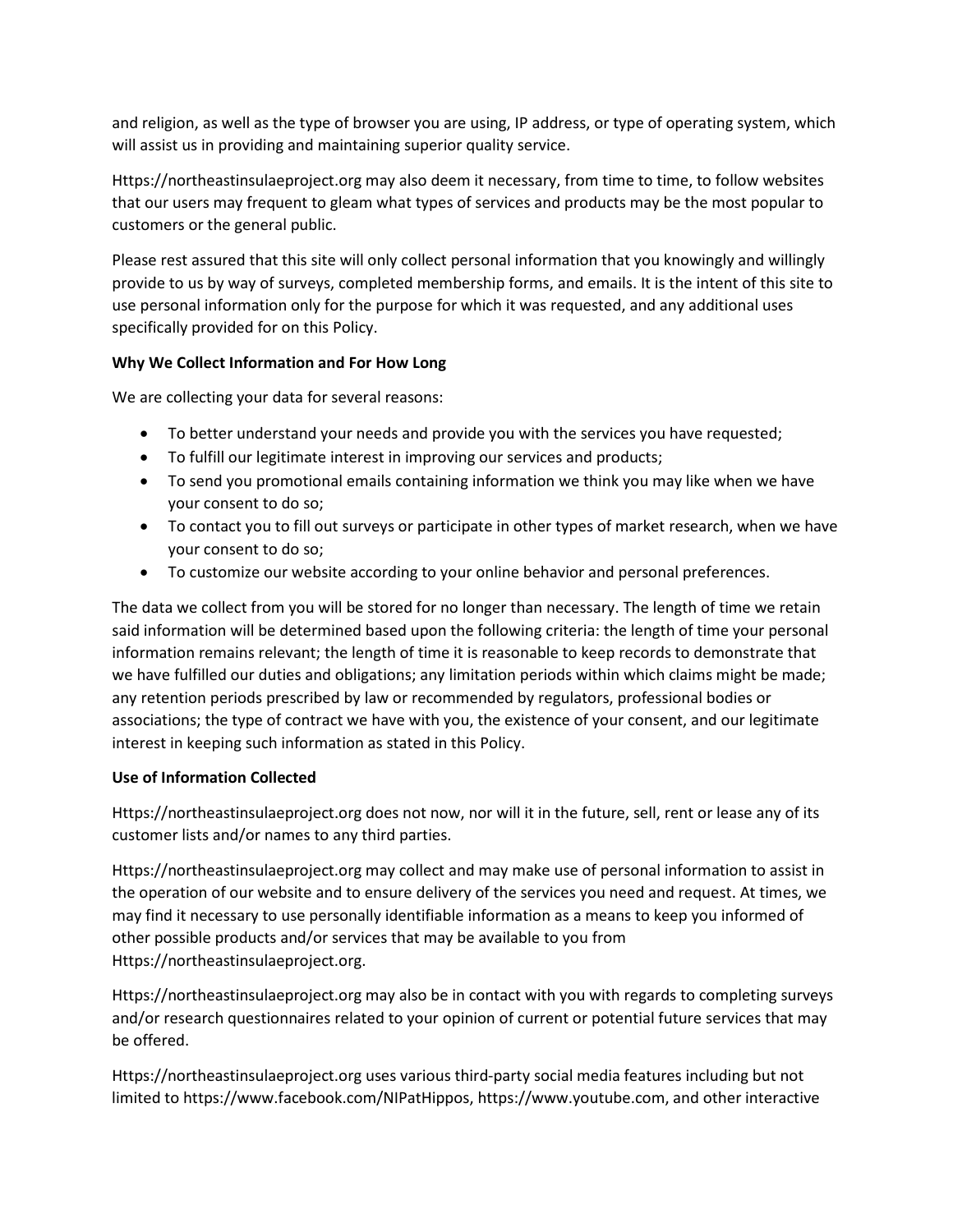programs. These may collect your IP address and require cookies to work properly. These services are governed by the privacy policies of the providers and are not within Https://northeastinsulaeproject.org's control.

## **Disclosure of Information**

Https://northeastinsulaeproject.org may not use or disclose the information provided by you except under the following circumstances:

- as necessary to provide services or products you have ordered;
- in other ways described in this Policy or to which you have otherwise consented;
- in the aggregate with other information in such a way so that your identity cannot reasonably be determined;
- as required by law, or in response to a subpoena or search warrant;
- to outside auditors who have agreed to keep the information confidential;
- as necessary to enforce the Terms of Service;
- as necessary to maintain, safeguard and preserve all the rights and property of Https://northeastinsulaeproject.org.

#### **Non-Marketing Purposes**

Https://northeastinsulaeproject.org greatly respects your privacy. We do maintain and reserve the right to contact you if needed for non-marketing purposes (such as bug alerts, security breaches, account issues, and/or changes in Https://northeastinsulaeproject.org products and services). In certain circumstances, we may use our website, newspapers, or other public means to post a notice.

### **Children under the age of 13**

Https://northeastinsulaeproject.org's website is not directed to, and does not knowingly collect personal identifiable information from, children under the age of thirteen (13). If it is determined that such information has been inadvertently collected on anyone under the age of thirteen (13), we shall immediately take the necessary steps to ensure that such information is deleted from our system's database, or in the alternative, that verifiable parental consent is obtained for the use and storage of such information. Anyone under the age of thirteen (13) must seek and obtain parent or guardian permission to use this website.

### **Unsubscribe or Opt-Out**

All users and visitors to our website have the option to discontinue receiving communications from us by way of email or newsletters. To discontinue or unsubscribe from our website please send an email that you wish to unsubscribe to markschuler@gmail.com. If you wish to unsubscribe or opt-out from any third-party websites, you must go to that specific website to unsubscribe or opt-out. Https://northeastinsulaeproject.org will continue to adhere to this Policy with respect to any personal information previously collected.

#### **Links to Other Websites**

Our website does contain links to affiliate and other websites. Https://northeastinsulaeproject.org does not claim nor accept responsibility for any privacy policies, practices and/or procedures of other such